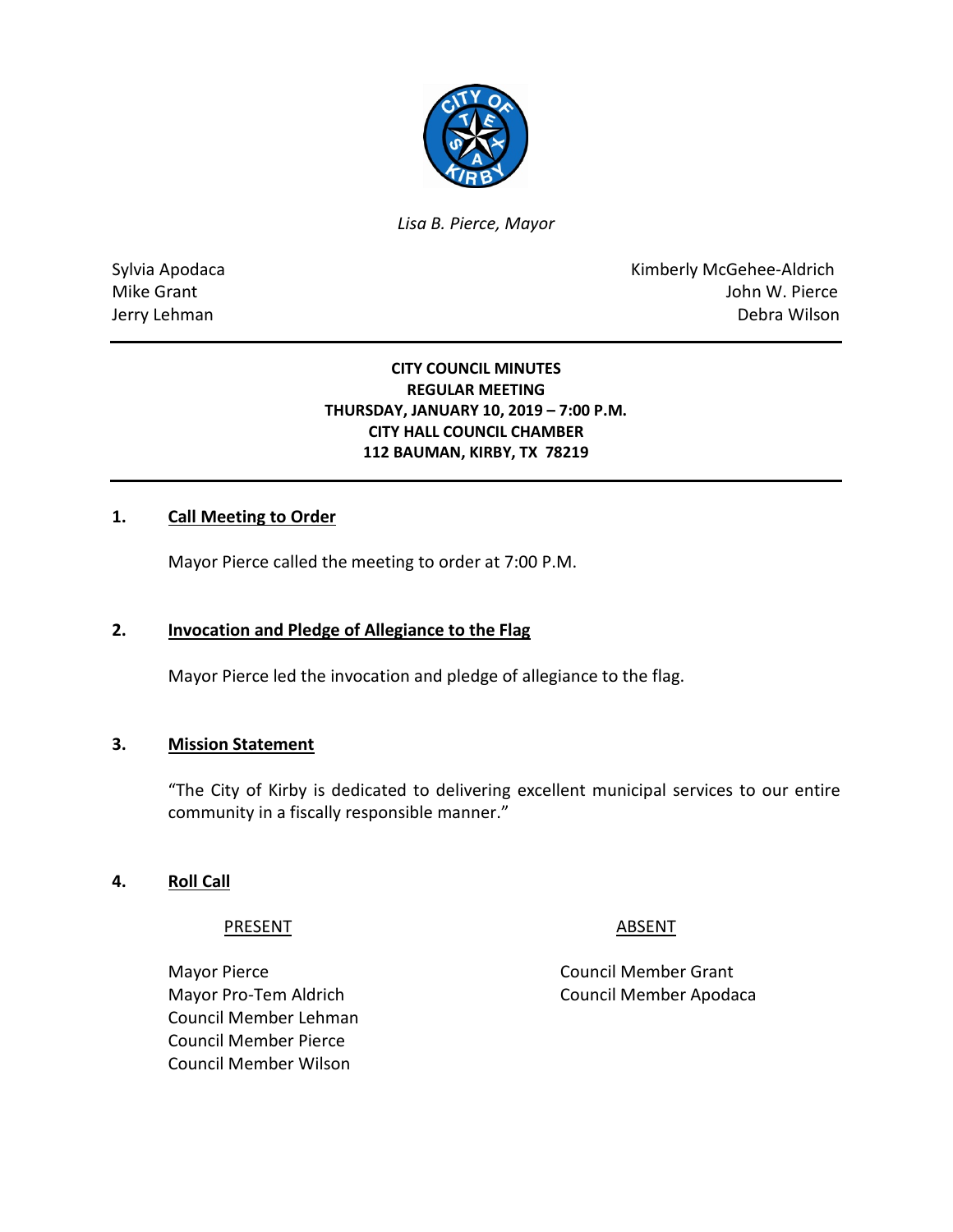Although Mayor Pierce deviated from the agenda, the minutes will be prepared in the order the agenda was posted.

# **5. Citizen Participation**

1. Norma Hamby – She came before the City Council to correct a statement that was made on public record at the December 27, 2018 Council meeting. The statement that was made at the meeting was a misstatement.

2. Charlie Alfaro – He thanked Mayor Pro-Tem Aldrich for the candy contribution to the Santa Parade.

3. Roger Romens – He said as a matter of public record this Council has stated how difficult it is to find volunteers to serve the City within this community. Mr. Romens spoke about volunteers for an event at the Senior Center and then stated he is resigning from the Board of Kirby Senior Center.

4. Jerry Norman – He said he had a request to change the zoning on Jaenke from Commercial District to Residential District. Mayor Pierce instructed him to contact the city secretary regarding his request to change the zoning of his property.

# **6. Consideration Of And Action On Minutes**

# a. Regular Meeting December 27, 2018

Mayor Pro-Tem Aldrich moved to accept the minutes of December 27, 2018; seconded by Council Member Lehman. The motion carried with a 5-0 vote.

AYES: 5 NAYES: 0

# **7. Discussion And Possible Action**

# a. Update, Discussion And Possible Action on Binz Engleman Road Reconstruction Project

Mark Hill, City Engineer, stated that Phase I and II are complete. Phase III has started and if all goes as planned, by the end of January or beginning of February we should see asphalt on Phase III and a final walkthrough of Phase III , II and I and give the contractor acceptance to move on to Phase IV.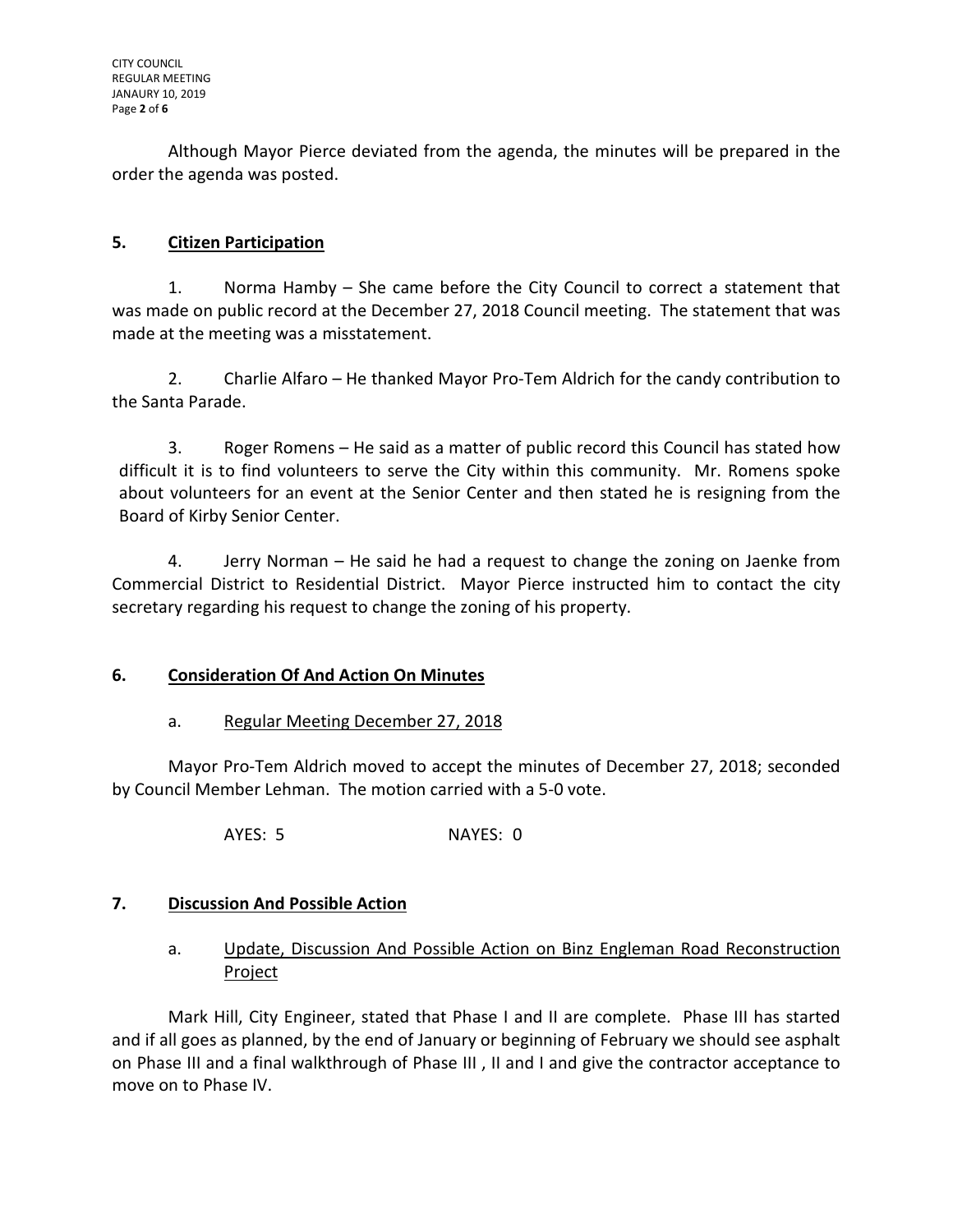## b. Update, Discussion And Possible Action On Happiness Water Mains Replacement Project

Mark Hill, City Engineer, stated the project is still under warranty until April. In December the contractor patched some of the asphalt areas and there are some areas that need more attention. Mr. Hill said when we address the warranty items they need to be in writing to the contractor from the owner with a deadline for them to take care of it. Mr. Hill said according to the contract there is a clause that if the contractor does not take care of the warranty item, the homeowner can go out and do the work themselves by a third party and be reimbursed by the contractor.

Mayor Pierce asked if the contractor defaulted on the warranty, what the process will be for the City to file on the bond to be reimbursed if the contractor chose not to pay.

## c. Discussion And Possible Action On Possible Regulation Of Electronic Scooters

Mayor Pierce asked that this item be tabled because Council Member Apodaca requested this item and she is not in attendance.

Council Member Lehman moved to table this item regarding the regulation of electronic scooters; seconded by Council Member Wilson. With all voting, "aye" the motion carried with a 5-0 vote.

AYES: 5 NAYES: 0

## d. Discussion And Possible Action On Ordinance No. O-2019-850 Amending FY 2018-2019 Municipal Budgets Of The City Of Kirby. This Is The First Reading.

Tina Ynfante, Finance Director, stated this is the first amendment to the FY 2018-2019 Municipal Budgets – General Fund and Water Fund. She identified the increases and decreases in the funds.

Council Member Wilson said with the current debt we have and not knowing what is going to happen on current projects she believes that the \$178,200 for an asphalt truck can wait until the next budget.

Council Member Pierce moved to accept Ordinance No. O-2019-850 amending FY 2018- 2019 Municipal Budget of the City of Kirby; seconded by Mayor Pro-Tem Aldrich. The motion carried with a 4-1 vote.

AYES: 4 NAYES: 1 (Council Member Wilson)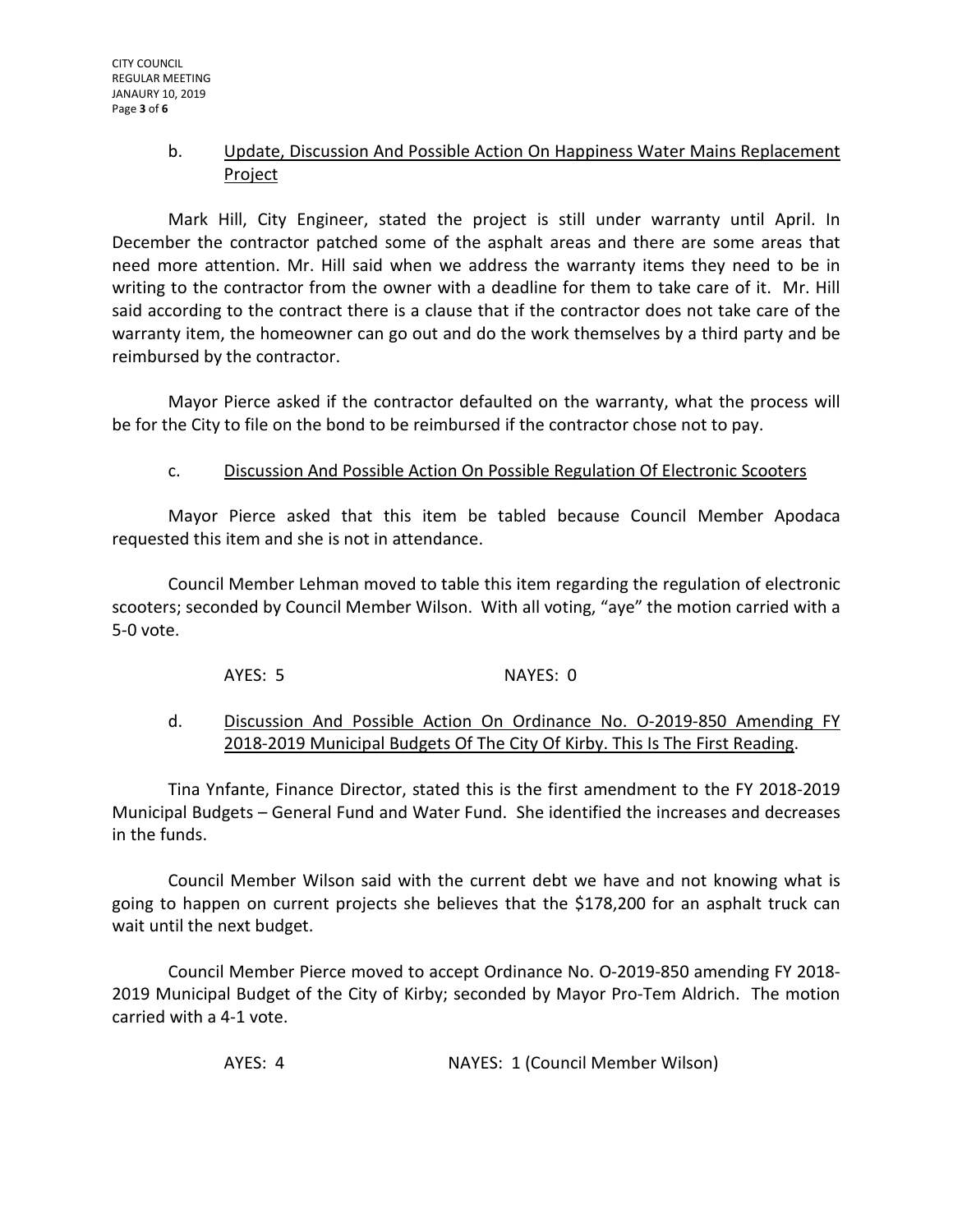## e. Discussion And Possible Action On Resolution No. R-2019-705 Adopting The City Of Kirby Investment Policy

City Manager Vernon informed City Council that Marc Schnall, City Attorney, made two changes based on State law changes and he added detail about the hours of training.

Council Member Wilson moved to accept Resolution No. R-2019-705 adopting the City of Kirby Investment Policy; seconded by Mayor Pro-Tem Aldrich. The motion carried with a 5-0 vote.

AYES: 5 NAYES: 0

# f. Discussion And Possible Action On Resolution No. R-2019-706 Adopting The City Of Kirby Investment Strategy

City Manager Vernon stated this is an annual update and the only change was the date.

Mayor Pro-Tem Aldrich moved to accept Resolution No. R-2019-706 adopting the City of Kirby Investment Strategy; seconded by Council Member Lehman. The motion carried with a 5- 0 vote.

AYES: 5 NAYES: 0

g. Discussion And Possible Action On Resolution No. R-2019-707 Of The City Council Of The City Of Kirby Authorizing City Entry Into A Gateway Monument Agreement With The State Of Texas And Authorizing The City Manager To Confirm Various Matters Related To the Proposed Gateway Monument

Mayor Pierce said TxDOT has criteria that must be met in order to move forward with the monument and this resolution is a part of the process.

City Manager Vernon informed Council that the Economic Development Committee met today and they did receive donated engineer plans for solar lighting and agreed to proceed with the solar lighting. The plans are ready to submit to TxDOT. The cost estimate is \$2,500 for products or \$3,100 products/install.

Council Member Pierce moved to accept Resolution No. R-2019-707 of the City Council of the City of Kirby authorizing City entry into a Gateway Monument Agreement with the State of Texas and authorizing the city manager to confirm various matters related to the proposed Gateway Monument; seconded by Mayor Pro-Tem Aldrich. The motion carried with a 4-1 vote.

AYES: 4 NAYES: 0 ABSTAIN: 1 (Council Member Lehman)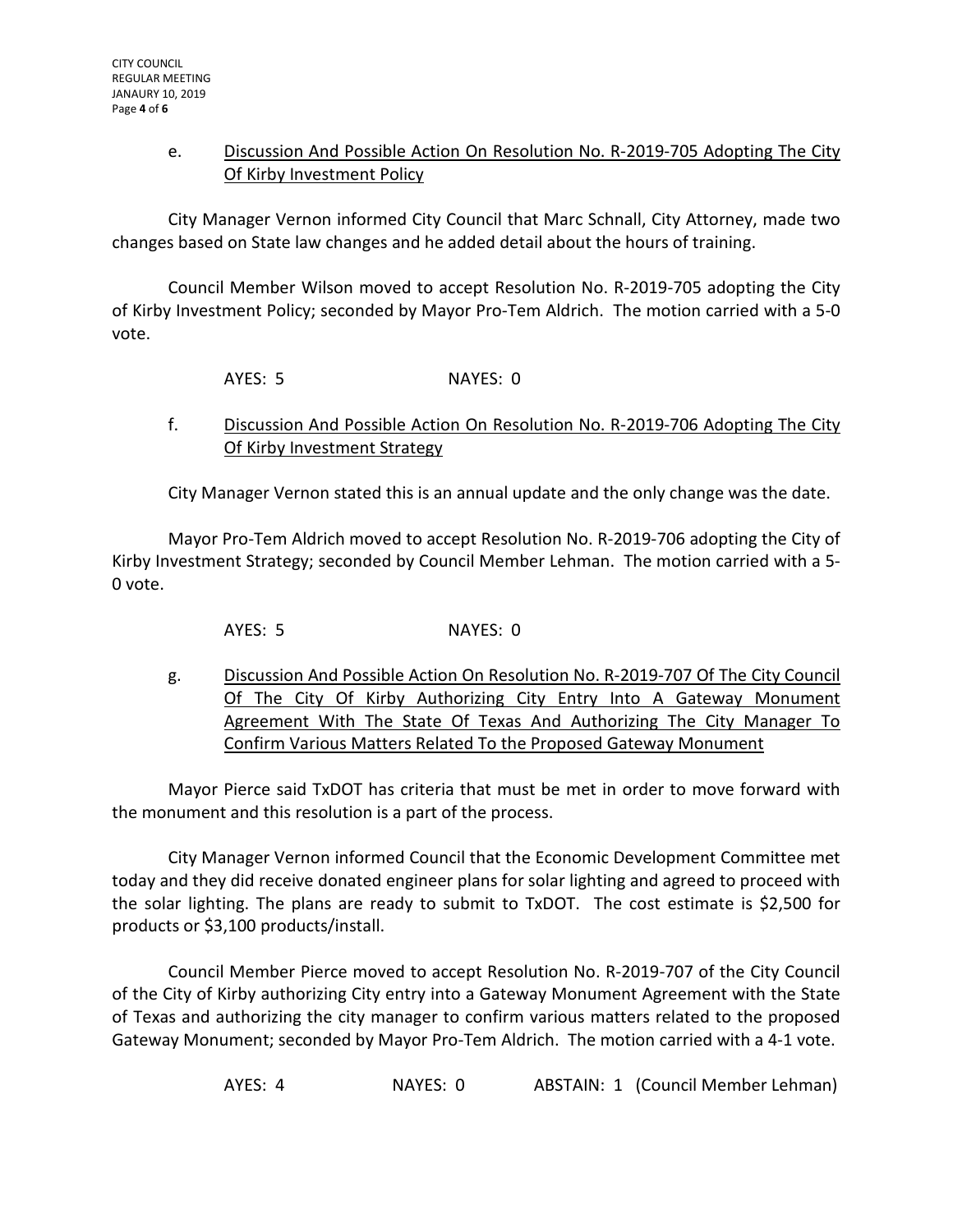# h. Discussion And Possible Action On Appointing Member(s) To The Senior Center Corporation Board

Mayor Pierce stated she wants the boards, committees and commissions with vacancies placed on agendas to appoint members until they are filled. At this time there are not any applications for this Board. There was no action.

# i. Discussion And Possible Action On Appointing Member(s) To The Beautification And Recycle Committee

Mayor Pierce stated there are not any applications for this Committee. There was no action.

j. Discussion And Possible Action On Appointing Regular Member(s) And Alternate Member(s) To The Building And Standards Commission

Mayor Pierce stated there are not any applications for this Commission. There was no action.

# **8. Requests and Announcements**

# a. Requests By Mayor And Council Members For Items To Be Placed On Future City Council Agendas And Announcements On City Events/Community Interests

Council Member Wilson – She said was driving down Cinderella off of Alan Shepard she saw that there was trash dumped in the ditch. She addressed Ms. Hamby's statement from earlier in the meeting.

Mayor Pierce – She said there is a Strategic Planning Workshop on January 12, 2019, 9:00 A.M. at City Hall and the Senior Center Breakfast is on January 19, 2019, 8:30 A.M. at the Senior Center.

#### **9. Adjournment**

The meeting adjourned at 7:42 P.M.

 Lisa B. Pierce Mayor

\_\_\_\_\_\_\_\_\_\_\_\_\_\_\_\_\_\_\_\_\_\_\_\_\_\_\_